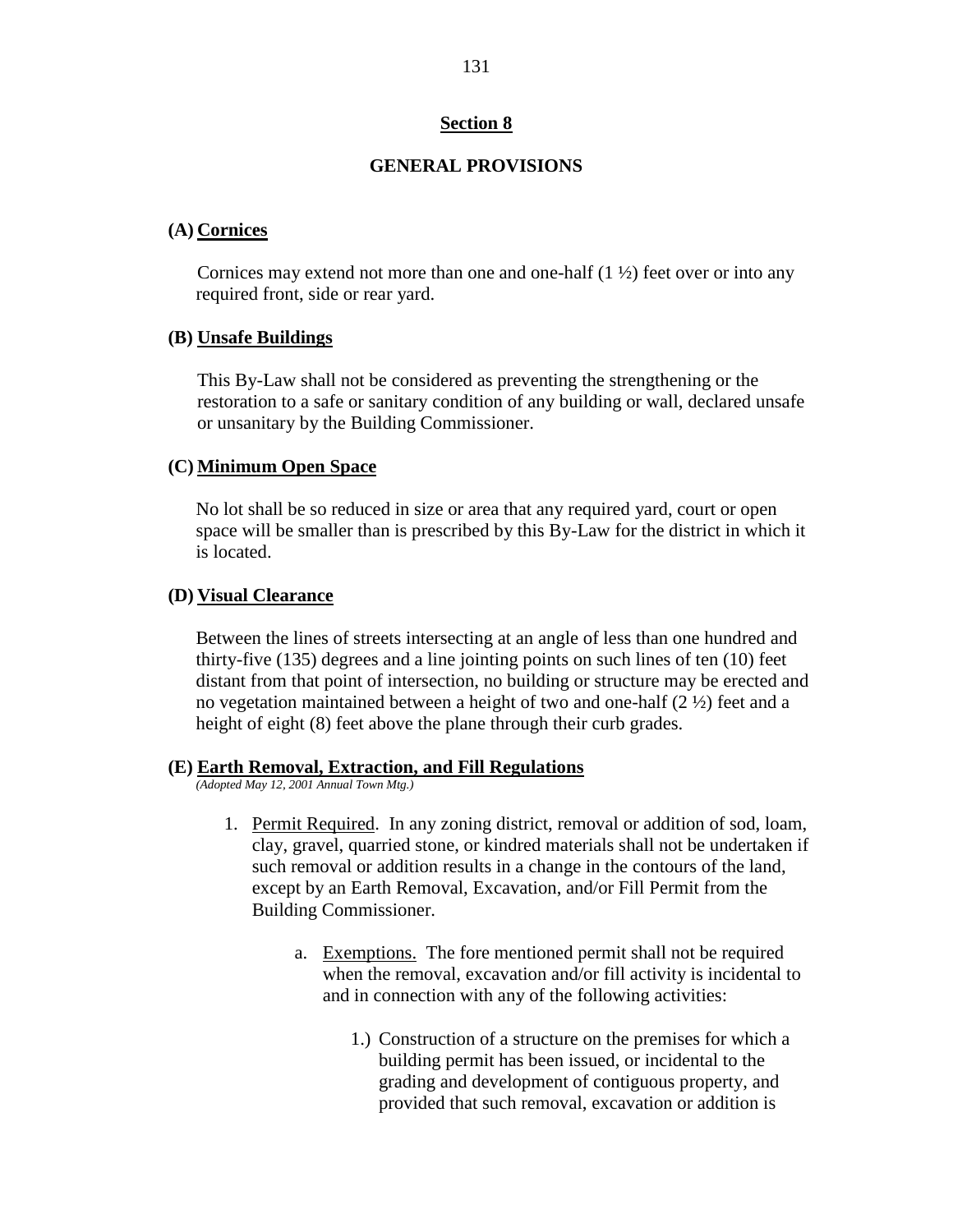limited to the area within a distance not more than one hundred (100) feet from the building or improvements authorized under said permit.

- 2.) Development of site improvements for a subdivision for which Definitive Plans have been approved, and endorsed by the Planning Board.
- 2. Classification of Activities. Earth removal, excavation, and fill activities are classified as either:
	- a. Major Earth Removal, Excavation, and/or Fill Activities. These activities involve the removal, excavation, and/or addition of 5,000 or more cubic yards of material for use on parcels of land other than the parcel(s) from which the materials were removed or extracted.
	- b. Other Earth Removal, Excavation, and/or Fill Activities. These activities involve the removal, excavation and/or addition of materials not otherwise classified as Major earth removal, excavation and/or fill activities.
- 3. Planning Board Approval Required and Application Requirements.
	- a. Major Earth Removal, Excavation, and/or Fill Activities. Prior to applying for a Permit from the Building Commissioner, the applicant must apply for and receive a Special Permit from the Planning Board. Applications for such a Special Permit must include all items required for a Special Permit application and items required under this Section.
	- b. Other Earth Removal, Excavation, and/or Fill Activities. Prior to applying for a Permit from the Building Commissioner, the applicant must receive approval of the plans for removal, excavation, and fill from the Planning Board. Applications must include all items required under this Section of the Zoning By-Law.
	- c. Application Requirements. Each application for Planning Board approval shall include the following items:
		- 1.) A map prepared at the expense of the applicant showing the property boundaries, the existing contours of the land, and the contours as they are proposed after completion of the operations. Such map or plan shall be accurately drawn on reproducible paper or cloth, the contour interval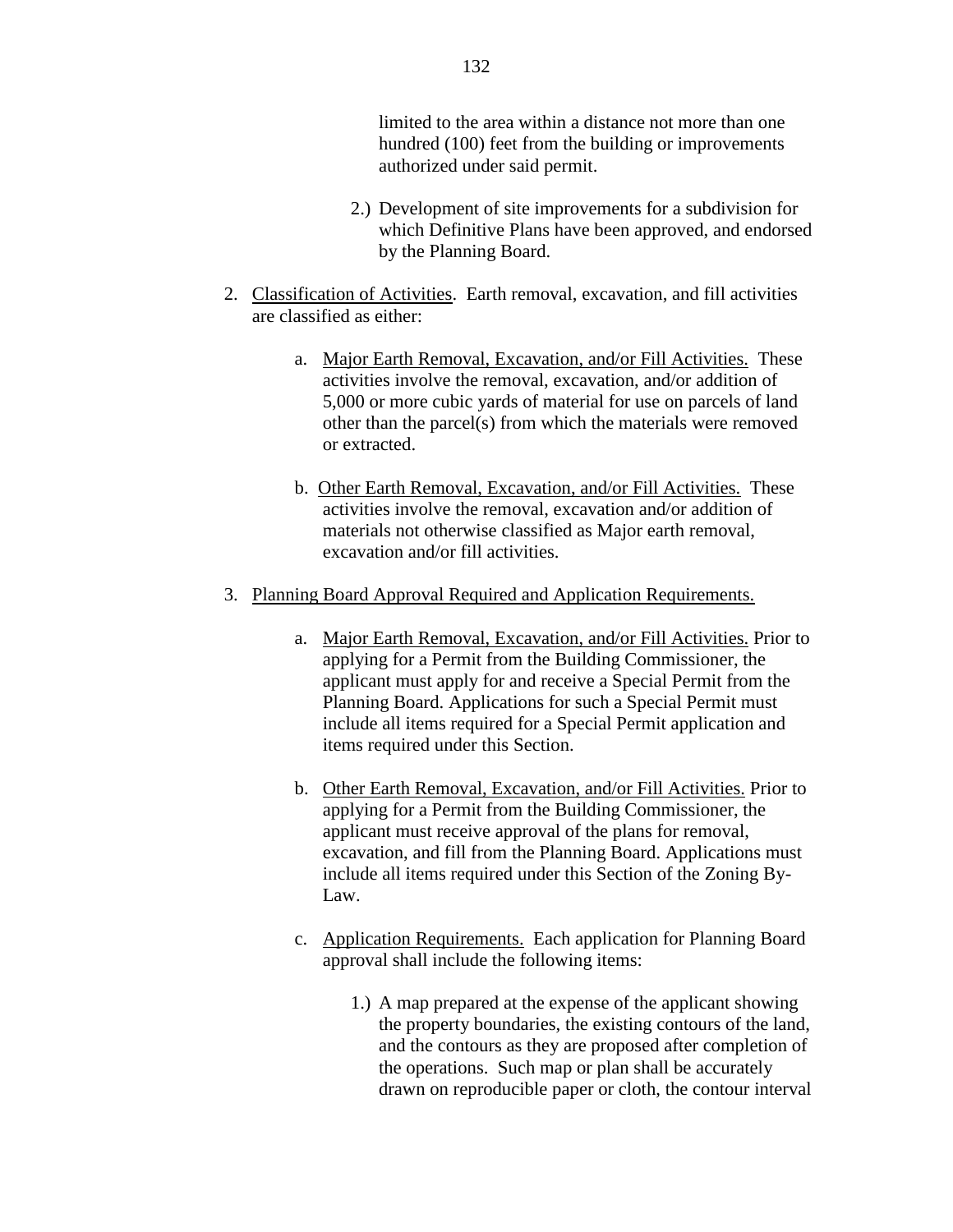being two (2) feet, and shall contain complete information to make the physical characteristics clear.

- 2.) Application fee.
- 3.) Pictures of the existing conditions of the site.
- 4.) Description of proposed source of fill material to be added to the site and use of excavated materials.
- 5.) An estimate of the cost to restore the site to its proposed finished condition.
- 6.) Timetable for completion of the operations.
- d. Supplemental Application Requirements. For Major activities, the following items must also be included in the application:
	- 1.) A detailed cost estimate certified by a qualified engineer to restore the site to its proposed finished condition.
	- 2.) Description of the proposed financial security to cover the cost of restoring the site to its proposed finished condition.
	- 3.) Documentation of the elevation of the seasonal high water table.
- e. No permit shall be issued until such plan has been filed with the Planning Board, the approval of said Planning Board recorded on the plan, and a copy of said approved plan submitted to the Building Commissioner.
- 4. Limitations on Operations. No applicant shall carry on operations above or below such a grade as may be fixed by the Planning Board without, on each occasion, obtaining the permission of said Board in writing, but a tolerance of six inches shall be permitted during or at the termination of operations. Further, operations must be carried out in accordance with the conditions of the Planning Board approval.
	- a.) Prohibited Area. No Major earth removal, excavation, or fill activity shall be permitted in the area bounded as follows: on the south by Route 47, Pearl Street, and Route 116; on the east by Route 116 and the Granby Town Line; on the north by the Amherst and Hadley Town Lines; and on the west by Route 47 and the Hadley Town Line.
	- b.) Finished Grade. The finished grade for any Major earth removal, excavation, and fill activity shall be no steeper than a 3:1 slope unless the Planning Board, based upon adequate engineering analysis and certification, determines that sufficient precautions for erosion and runoff are established to ensure the work is consistent with the purposes of the Zoning By-Law.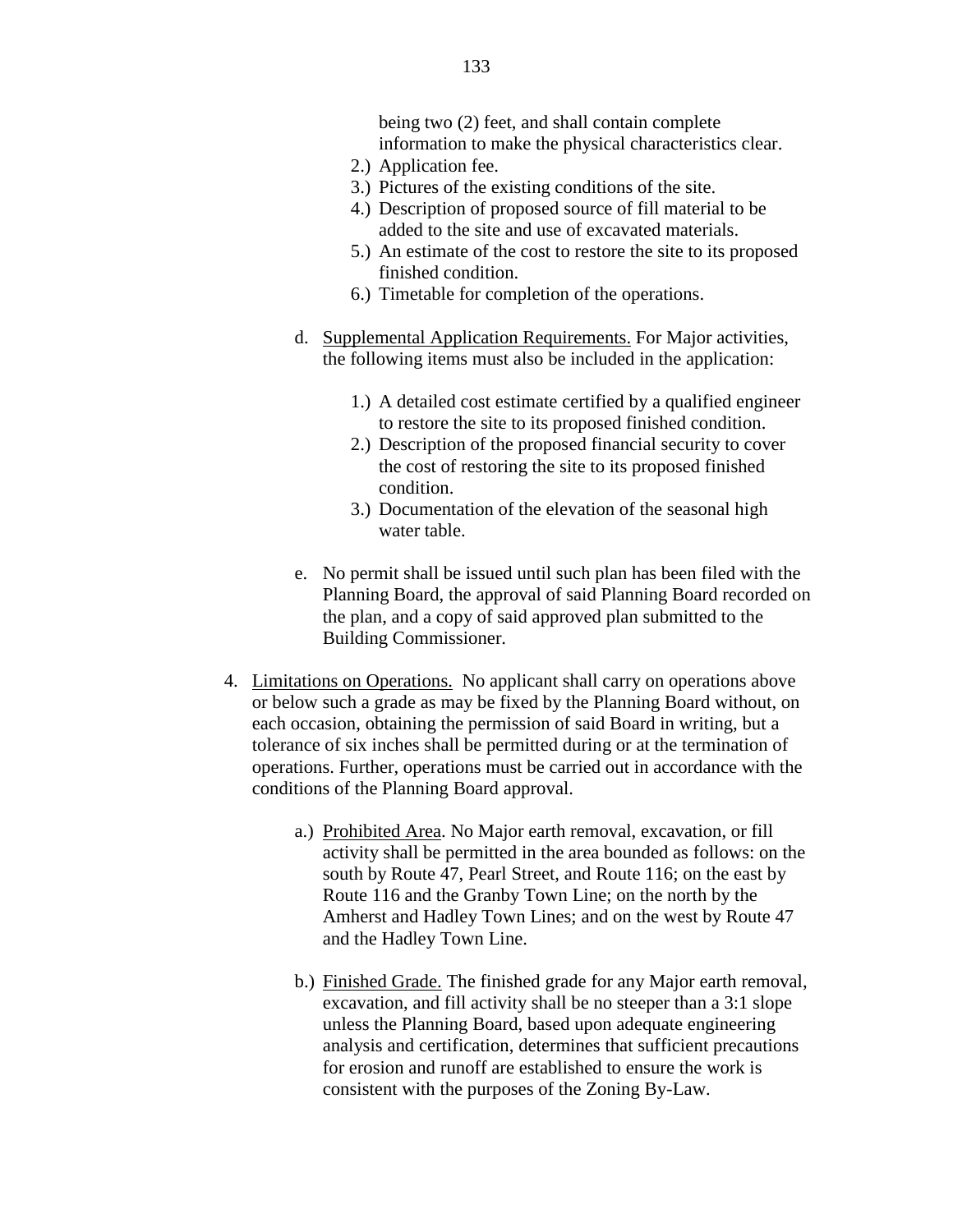- c.) Depth to Water Table. No excavation activity shall be nearer than five feet  $(5')$  of the seasonal high water table.
- 5. Extension of Time Limit. A permit issued for the removal or addition of materials shall state the time within which work is to be carried on and finished and the land is brought to the predetermined grade, but the Building Commissioner with the approval of the Planning Board, and without consent of any surety, may extend the permit from time to time.
- 6. Surety Requirement. The Planning Board may require a bond in a sufficient penal sum with sufficient surety or sureties conditioned on the performance of the requirements herein set forth and of the conditions of the permit.

#### **(F) Signs**

*(Amended June 7, 2005 Special Town Mtg. In paragraph 1) (Amended June, 2009 Special Town Mtg. In paragraph 7) (Amended Nov. 15, 2012 Special Town Mtg. In paragraphs 1 and 2)*

- 1. Signs in Business and Industrial Districts. Signs pertaining to the occupant of the premises or to the type of goods sold or services rendered on the premises are permitted in the Business A-1, Business A, Business B, Business C, Industrial A, Industrial B, and Industrial Garden Districts, provided the following requirements are adhered to:
	- a. The sign or signs shall be attached parallel to the wall of the principal building; the aggregate area of such a sign or signs on any one face of a building shall be less than ten percent (10%) of the area of such building face including openings; and such signs do not extend above a flat roof or eave line of a pitched roof more than ten percent (10%) of the average height of the front elevation of such building. No sign shall be painted on the wall of any building.
	- b. One free-standing sign is permitted per lot if located at least thirty (30) feet from an adjoining lot line and ten (10) feet from the street line and does not exceed an area of one (1) square foot for each four (4) lineal feet of lot frontage occupied by the premises, or sixty (60) square feet, whichever is the smaller.
	- c. Signs with any moving or flashing part, all signs of the traveling light or animated type, and all beacons and flashing devices, whether a part of, attached to, or apart from a sign are prohibited. All illumination of signs must be arranged and shielded so that the source shall not be visible from a public way or adjacent property.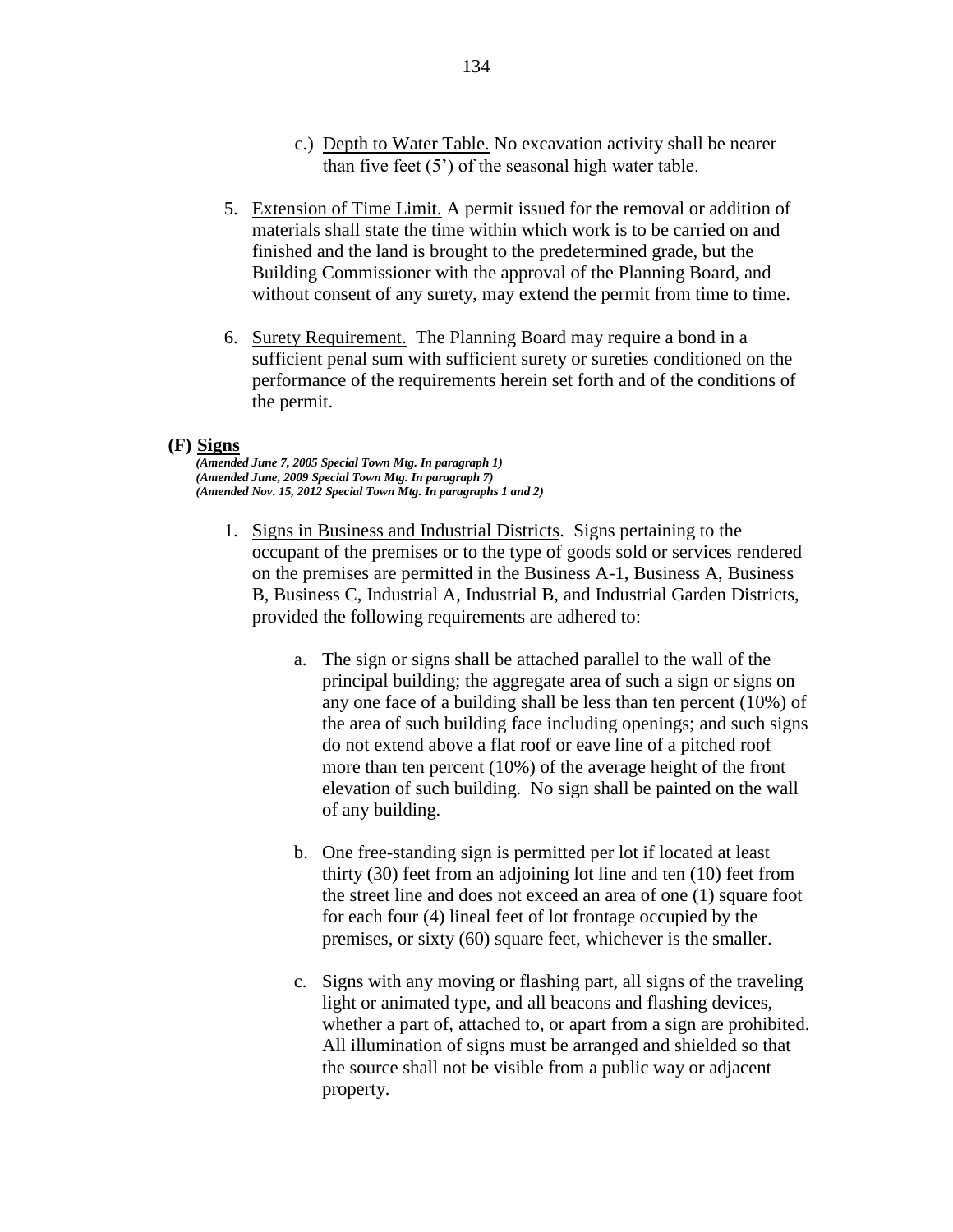- d. Notwithstanding the limitation of item 8(F)1.b, facilities with multiple tenants including separate tenants on free-standing parcels which were created as a plan for such facility (i.e., shopping centers, industrial parks, and office parks) are permitted to also have a single free-standing sign to identify the name and location of said center or park and list the names of the several businesses located in said center or park.
	- 1. This free-standing sign must be located at least thirty (30) feet from an adjoining lot line and ten (10) feet from the street line and does not exceed an area of one (1) square foot for each four (4) lineal feet of lot frontage occupied by the premises, or sixty (60) square feet, whichever is the smaller.
	- 2. Names of businesses located on individual parcels which were depicted as individual parcels on the site plan approved by the Planning Board and subsequently divided from the original parcel on which the center or park was developed, may be listed on the free-standing sign of the center or park; however, 50% of the area of the center or park sign which is occupied by the name of the business is to be deducted from the maximum size of the free-standing sign allowed on the individual parcel on which the business is located.
	- 3. The space allotted for the name of a business not located on the parcel on which the sign structure is located may not exceed twenty (20) square feet.
- 2. Signs in Residence and Agricultural Districts. All signs are prohibited in Residence and Agricultural districts, except the following:
	- a. Signs for home occupations, as provided in Section 7, Part (A), of this By-Law.
	- b. A single sign, not more than four (4) square feet in area, located flat on a building or dwelling in a Residence C district, identifying the name of the building. Any illumination of such sign shall be continuous indirect lighting.
	- c. Real estate signs having an area of not more than five (5) square feet advertising the sale, rental or lease of the premises on which they are maintained.
	- d. To provide for the identification of public facilities, to convey activities and events associated with such facilities, and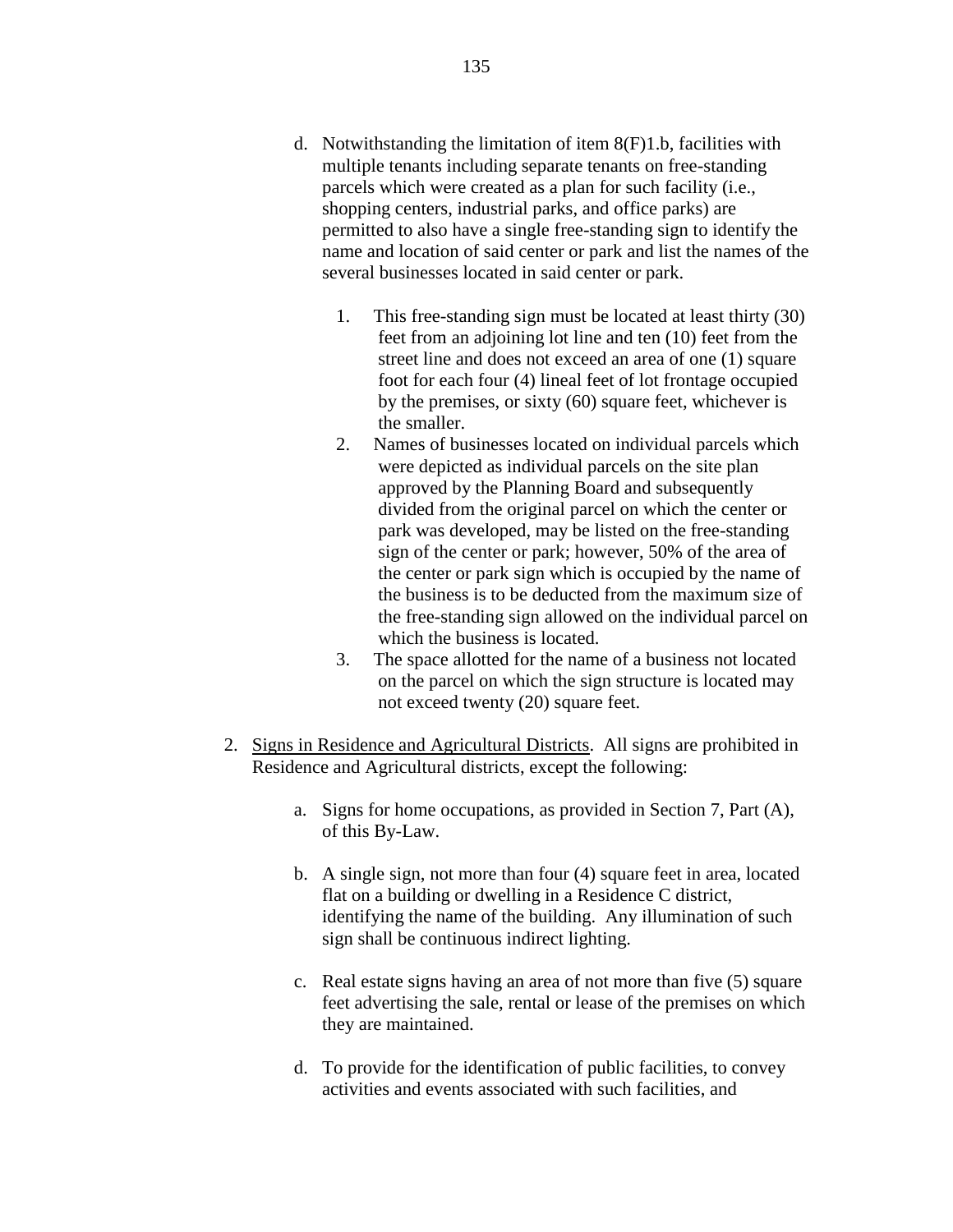temporary and emergency messages, one (1) free-standing sign may be permitted on a parcel occupied by a municipal (Town of South Hadley, South Hadley Fire District Number One, and/or South Hadley Fire District Number Two), State, or Federal facility. Said sign shall be located at least thirty (30) feet from an adjoining lot line and ten (10) feet from the street line and does not exceed an area of 0.75 square foot for each four (4) lineal feet of lot frontage occupied by the premises, or twenty (20) square feet, whichever is the smaller. Further, the height of such signs shall not exceed six (6) feet at any point.

- 3. Political Signs. Political signs, including but not limited to signs advertising or promoting candidates for public office or urging positions on questions appearing on the ballot of a regular or special election, are permitted in all districts, in excess of the usual limits, for a period of fortyfive (45) calendar days prior to the election and shall be removed within ten (10) calendar days following the election.
- 4. Traffic Control. Traffic control and directional signs by Municipal, State and Federal agencies are permitted in all districts.
- 5. Directional Signs. Directional signs by private nonprofit institutions or nonprofit organizations shall also be allowed in all districts, provided however that such signs shall be subject to the following limitations:
	- a. The maximum size of such signs shall be three hundred (300) square inches.
	- b. No more than three (3) such signs shall be permitted for any institution or organization.
	- c. Any such sign erected or installed within the boundaries of a street must be approved by the Town Engineer in order to insure that it does not constitute a safety hazard.
- 6. Temporary Signs. A temporary real estate sign, advertising the availability of the property for sale, may be erected for a period extending only until such property is sold. Such sign shall not exceed twenty (20) square feet in area and shall be located at least ten (10) feet from the street line or on a building if in closer proximity to the street line.
- 7. Illumination of Signs. No illuminated signs shall be permitted unless first approved by the Planning Board. Prior to approving an illuminated sign, the Planning Board must make a determination that the sign will not be adverse to the character of the surrounding neighborhood or the community. The Planning Board shall notify, by mail, abutters of the date,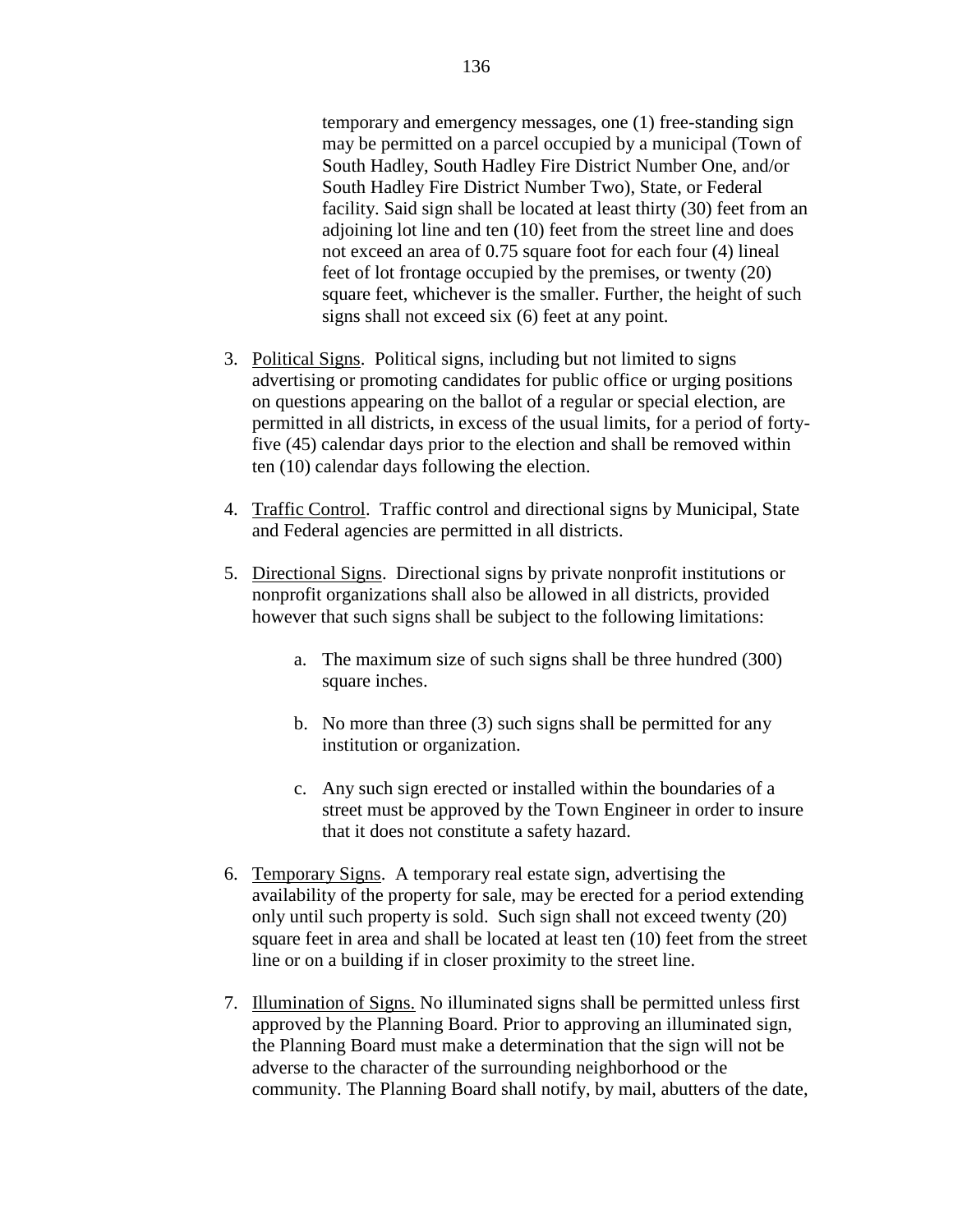time, and place of the Planning Board meeting at which the request for an illuminated sign is to be considered.

- a. Exception. Traffic control and directional signs by Municipal, State and Federal agencies shall be excepted from this requirement.
- b. Adverse to surrounding neighborhood or community. Signs which illuminate more than what is necessary to convey the message or name being promoted or create glare which may impact motorists are generally considered to have an adverse impact on the community. Such adverse impact arises from excessive light pollution. Therefore, in determining whether to approve the illumination of a sign, the Planning Board shall:
	- 1.) consider and minimize the illumination impact of the signage illumination on the surrounding properties; and,
	- 2.) only approve internally-illuminated signs where only the lettering or logo of the enterprise or message being promoted are illuminated; and,
	- 3.) ensure that the illuminated sign does not illuminate adjoining or nearby residential properties or pose a danger to motorists on adjoining or nearby roadways which might arise from glare from the illumination source; and,
	- 4.) not approve exposed or illuminated neon signs; and,
	- 5.) require that illumination sources not illuminate the background or field of a sign except to the extent that the background or field (due to the shape of the sign area) is clearly a logo of the company or enterprise being advertised.

# **(G)Off-Street Parking**

- 1. Findings and Purpose. The Town finds that large and highly visible parking areas represent one of the most objectionable aspects of commercial development. Such parking lots damage the historic layout and architectural fabric of traditional settlements, harm the natural environment and visual character of the community, interfere with pedestrian safety and accessibility, and reduce the quality of life in developed areas. However, the Town also recognizes that inadequate parking can diminish quality of life by creating traffic congestion, safety hazards, and inconvenience. The Town therefore seeks to balance the need for adequate parking with the need to minimize harm resulting from the provision of parking, and to avoid the negative impacts of excessive parking lot construction.
- 2. Minimum Parking Required for Residential Uses
	- a. For single-family or two-family dwelling: Two spaces per dwelling unit.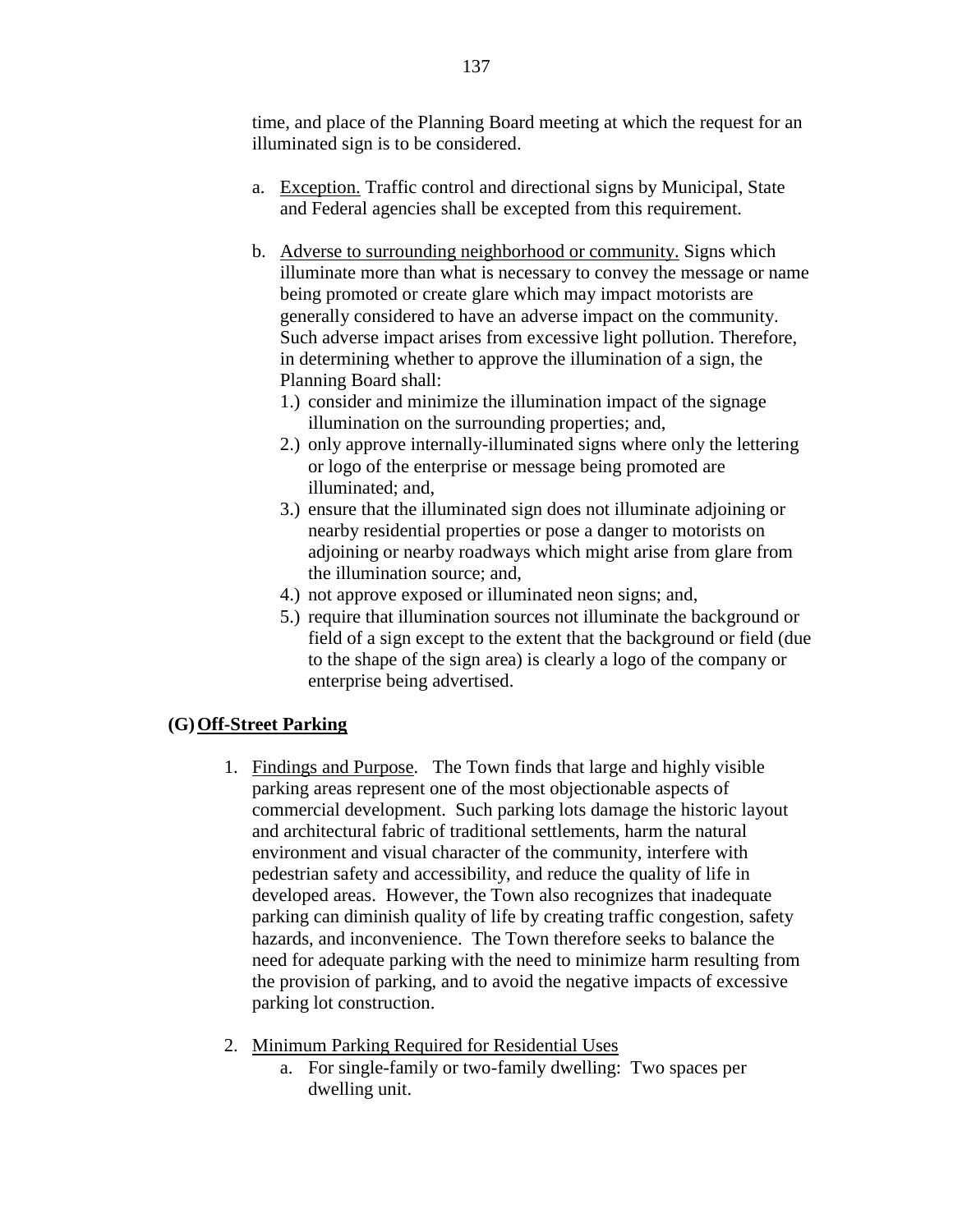- b. For multi-family dwelling: One-and-one-half spaces per dwelling unit. This number may be increased by the Planning Board for dwelling units with two or more bedrooms.
- c. These requirements may be reduced for dwelling units with less than 1,000 square feet of floor area, senior citizen housing, mixed use development, or other appropriate circumstances if the Planning Board determines that such reductions are warranted.
- d. Parking spaces in driveways shall count toward the fulfillment of the minimum parking requirements, provided that they do not interfere with pedestrian circulation or encroach into the public right-of-way.

## 3. Parking Requirements for Non-residential Uses

The number and layout of parking spaces for non-residential uses shall be based on the need to protect public safety and convenience while minimizing harm to the character of the community and to environmental, historic, and scenic resources. Since non-residential uses vary widely in their need for off-street parking, parking requirements shall be based on the specific operational characteristics of the proposed uses. The provisional parking standards in Subsection (3)(a) below shall be applied and may be increased or reduced by the Planning Board according to the criteria in Subsection (3)(b) below.

a. Provisional Parking Standards

(1) *Retail or personal services uses:* Four spaces per 1,000 square feet of enclosed floor space, excluding space used for storage.

(2) *Industrial/warehouse uses:* One space per 1,000 square feet of enclosed floor space or one space per anticipated employee, customer, and company vehicle.

(3) *Office uses:* Three spaces per 1,000 square feet of floor space.

(4) *Hotel, motel:* One space for each guest room plus one space for each non-resident employee and one space for every 200 square feet of floor space for meetings and functions.

(5) *Restaurants, theaters, and other places of public assembly:* One space for every three seats.

(6) *Uses not listed above:* As appropriate to the circumstances based upon information submitted by the applicant and obtained by the Planning Board based upon its knowledge of the community, conditions in the surrounding area, and information provided from other sources.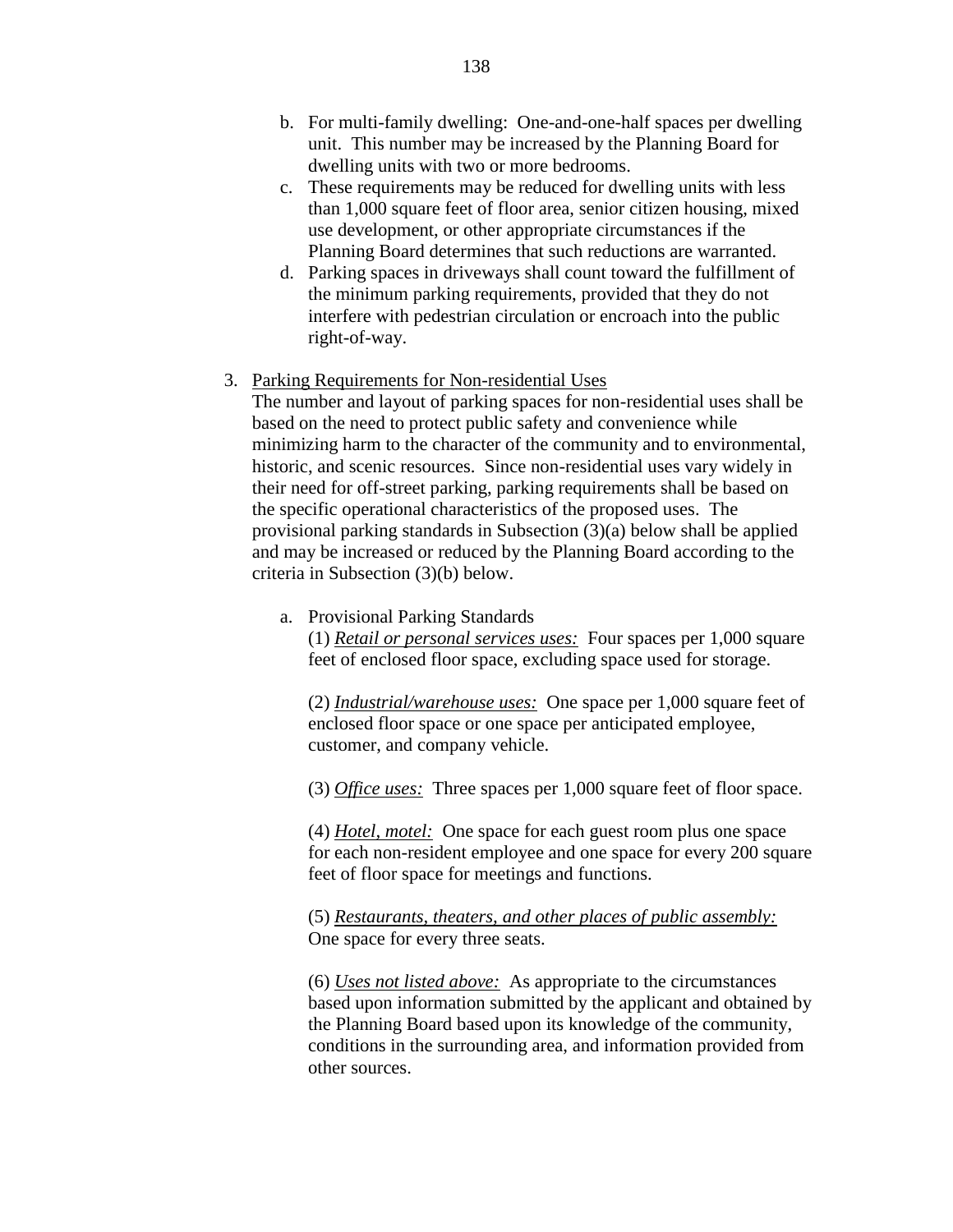b. Criteria for Applying Provisional Standards In applying or modifying the provisional parking standards for any proposed use, the Planning Board shall consider: (1) The maximum number of vehicles that would actually be parked at the use at times of peak usage. Parking spaces shall be sufficient to satisfy 85% of the anticipated peak demand. The likelihood of people walking, bicycling, or carpooling to the proposed use shall be taken into consideration.

(2) The size of the structure(s) and the site.

(3) The environmental, scenic, or historic sensitivity of the site (including applicable limitations on impervious surfaces). In cases where sufficient area for parking cannot be created on the site without disturbance to these resource values, the Planning Board may require a reduction in the size of the structure so that the available parking will be sufficient.

(4) The availability of safely usable on-street parking.

(5) The availability of off-site off-street parking within 400 feet that is open to the public, owned or controlled by the applicant, or available on a shared-use basis, provided that the applicant dedicates such off-site land for public parking or demonstrates a legal right to shared use.

(6) The requirements for parking for the disabled as prescribed by the Americans with Disabilities Act.

### c. Set-aside for Future Parking

The Planning Board may, as a condition of reducing the provisional parking standards, require an applicant to set aside land to meet potential future parking needs. Such land may remain in its natural state or be attractively landscaped, but may not be used in a manner that would prevent it from being developed for parking in the future. Parking by patrons, customers, or employees on a public or private street or way that is not along the street frontage of the premises ("spillover parking") shall be considered evidence of the inadequacy of the off-street parking provided for both new uses and the conversion or expansion of existing uses. Such spillover parking shall trigger the requirement that land set aside for future parking shall be improved for use as off-street parking. Such requirement shall be enforced by the Building Commissioner in consultation with the Town Planner.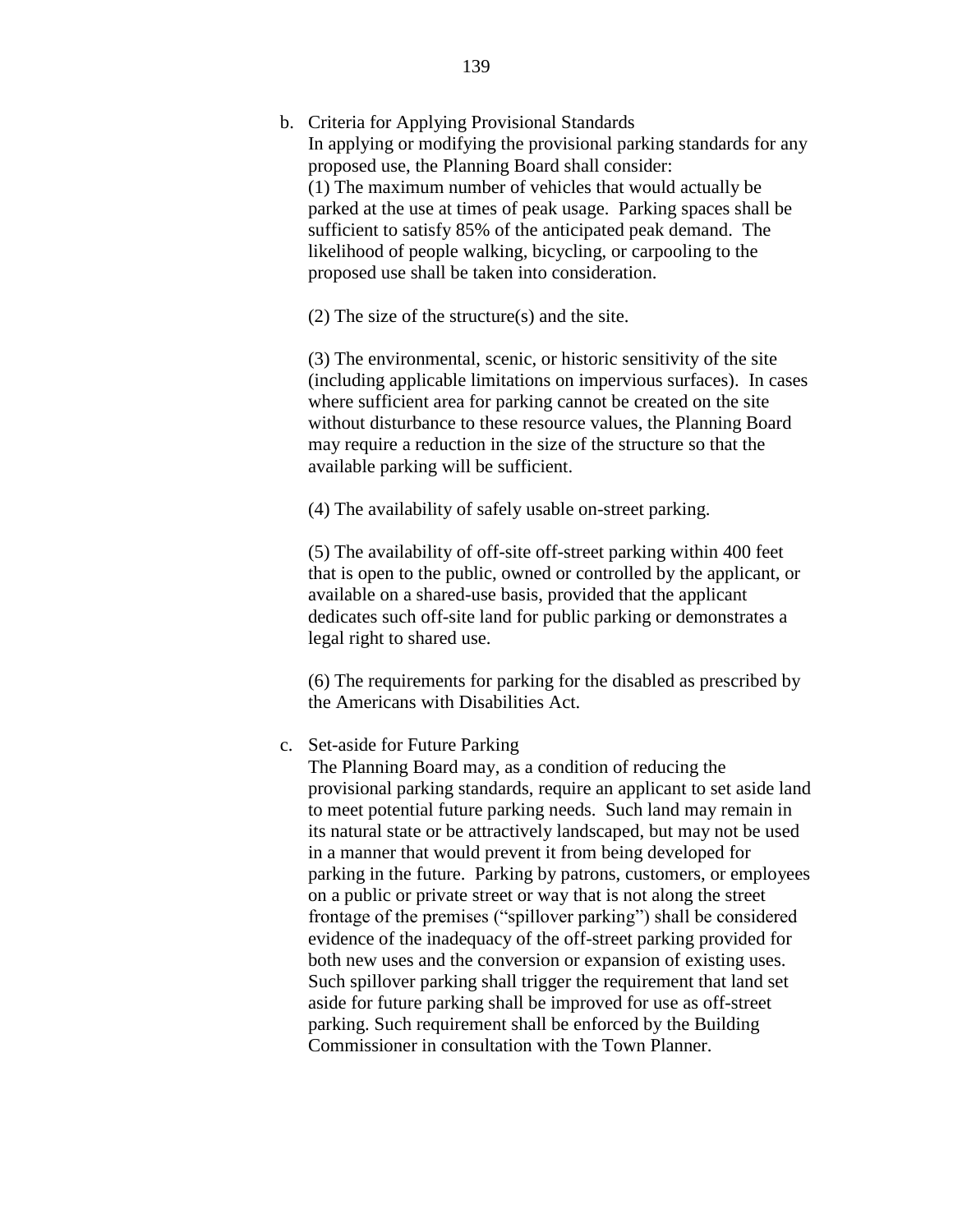- 4. Design, Layout, and Construction of Parking Areas for Non-Residential and Multi-family Residential Uses
	- a. Location and Screening

(1) All off-street parking shall be located behind, underneath, or to the side of the principal building, except as provided in Subsections (2) and (3) below. The Planning Board may modify or waive this requirement on lots that are located in the Business and Industrial Districts where unusual lot configurations such as corner lots, narrow lots, or through lots make compliance with this requirement impractical or impossible, where parking visible from the road is a commercial necessity for the business, or where most surrounding development already has parking in front of buildings, provided that the applicant mitigates the visual impacts of such parking areas using appropriate landscaped buffers. Parking spaces located in a side yard shall, if possible, be screened from public view. Adjoining parking areas shall be connected directly to one another or to a service road or alley wherever feasible to reduce turning movements onto roads. Wherever feasible due to topographic conditions, parking shall be located underneath buildings.

(2) Within any district, parking may be located anywhere on the site if it is screened from public roads and adjoining properties, or if it is part of a commercial or institutional development which is not visible from any public road, public recreation area, public building, or residential property.

(3) Within the Business A and Business B Districts, a maximum of one row of on-site parallel, perpendicular, or diagonal parking may be located in front of the principal building, but not within the area required for the front setback. If parking spaces are located in front of the principal building, a minimum of 20 feet of the front setback area shall be planted with a row of street trees or an appropriate combination of street trees and shrubs spaced at intervals sufficient to provide suitable screening. This treeplanting requirement may be modified or waived where parking visible from the road is a commercial necessity for the business. The shrub layer shall not be required within the South Hadley Falls Overlay District.

(4) If a parking lot containing ten or more spaces lies within or borders a Residential District, a buffer zone at least 30 feet wide shall be planted with trees or dense vegetation to provide screening along all boundary lines, unless the adjoining properties are in nonresidential districts or contain a non-residential use.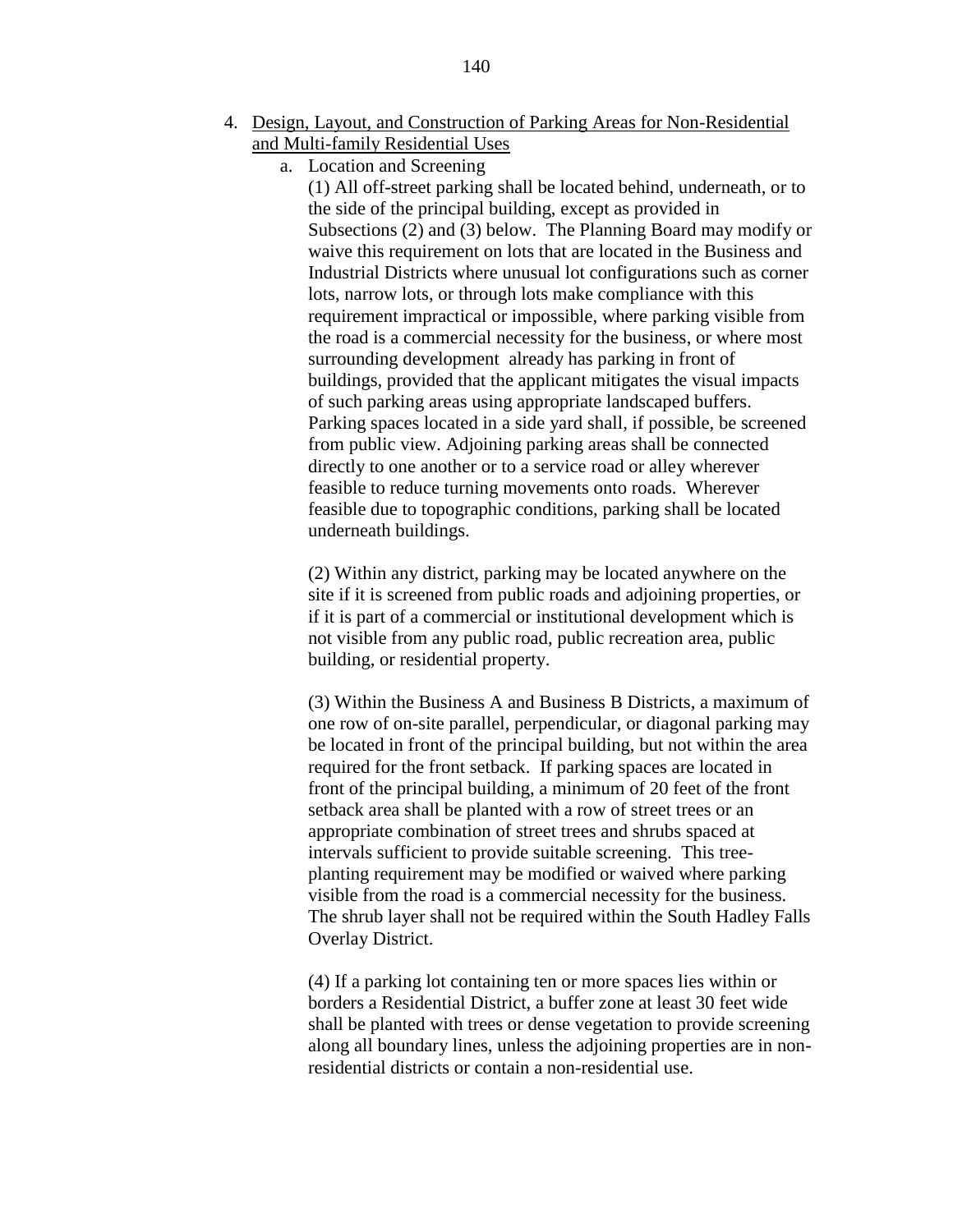b. Construction of Parking Areas

Parking areas shall be surfaced with a suitable durable surface appropriate for the use of the land, with adequate drainage. Surfacing, grading, and drainage shall facilitate groundwater recharge by minimizing impervious pavement and run-off. Overflow or peak period parking surfaces shall be permeable. Pervious pavement shall be counted only partially toward the maximum allowable impervious surface requirements contained in Section 6(B). (See definition of "Impervious Surface Coverage.") Oil traps may be required for larger paved parking lots. Parking areas shall comply with all applicable requirements of the Americans with Disabilities Act.

- c. Landscaping and Lighting Parking areas shall be landscaped and lighted in compliance with Section 12.
- d. Non-conforming parking lots shall be brought into conformity with this Section G to the extent practicable whenever a Site Plan or Special Permit application is filed for an expansion or change of the use. In applying this requirement, the Planning Board may require reasonable improvements in landscaping, access, drainage, lighting, and buffers that are proportionate in scope to the impact of the change in use, provided that such required improvements do not make the proposed change in use economically infeasible.
- e. The Planning Board may promulgate rules, regulations, or guidelines for the dimensions of parking spaces, parking lot aisles, striping, and other design features internal to parking lots, consistent with the regulations herein.
- 5. Commercial Vehicles in Residence Districts.

In Residence or Agricultural Districts, no commercial vehicle other than Class 1 Commercial Vehicles, as defined by the Massachusetts Department of Transportation, at the DOT website [\(http://www.massdot.state.ma.us/highway/TrafficTravelResources/Vehicle](http://www.massdot.state.ma.us/highway/TrafficTravelResources/VehicleClassTypeClassifications.aspx) [ClassTypeClassifications.aspx\)](http://www.massdot.state.ma.us/highway/TrafficTravelResources/VehicleClassTypeClassifications.aspx), may be parked on any lot, except in the case of a farm that is partially exempted from zoning regulation under M.G.L. Chapter 40A, Section 3.

6. South Hadley Falls Overlay District.

The requirements of this Section G may be waived by the Planning Board based upon a showing that they are inappropriate or otherwise unreasonable under the provisions of Section 7X, South Hadley Falls Overlay District.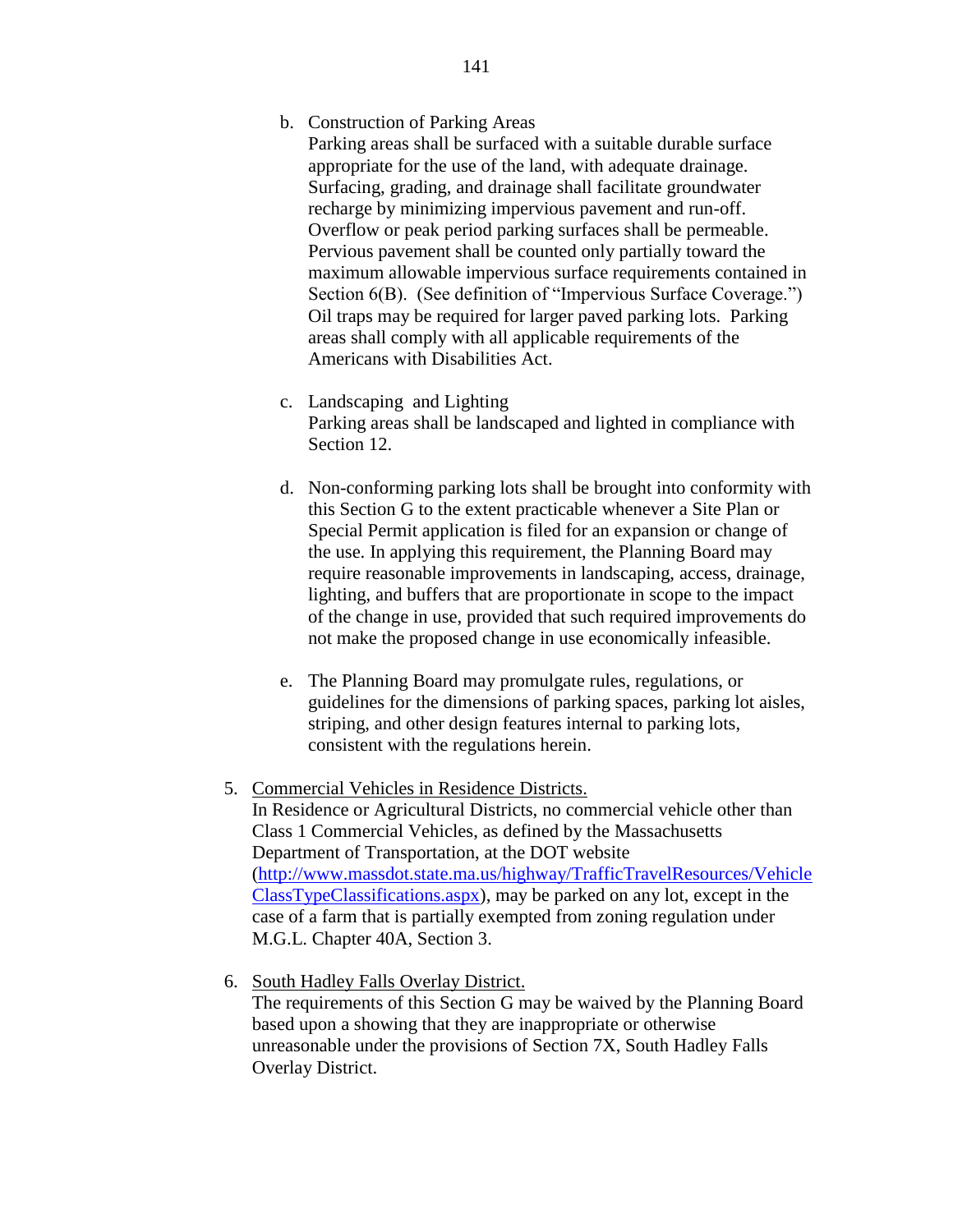## **(H)Mobile Homes and Recreational Vehicles**

Mobile homes, house trailers and recreational vehicles are prohibited as structures for residential use in all zoning districts. Not more than one (1) mobile home, house trailer or recreational vehicle per family may be kept or stored on any lot where the principal use of said lot is residential in nature, and such mobile home, house trailer or recreational vehicle shall not be used for living quarters.

# **(I) Unregistered Motor Vehicles**

The keeping of more than one unregistered vehicle, assembled or disassembled, except by a person licensed under Mass. General Laws, Chapter 140, Section 59, on any premises shall not be permitted unless said motor vehicle is stored in an enclosed building or otherwise out of sight of all abutters and public ways.

Whoever violates any provisions of this article shall be liable to a penalty for each day of violation, commencing ten days following date of receipt of written notice from the Board of Selectmen. This article shall not apply to motor vehicles which are designated and used for farming purposes.

## **(J) Private Swimming Pools**

Private swimming pools, as defined herein, shall be permitted as accessory uses to residential dwellings provided that they conform to the following standards:

- 1. Location. The location on a lot of a pool and its appurtenant structures shall conform to the minimum front, side and rear yard requirements of the respective zoning district, but in no case shall the pool be located nearer than ten (10) feet to any side or rear lot line.
- 2. Fencing. All in-ground pools shall be enclosed by a fence of at least four (4) feet high and of a type not readily climbed by children. Above-ground pools shall have a removable ladder which is removed at all times when the swimming pool is not in use.
- 3. Operation. The operation and maintenance of all pools shall comply with the rules and regulations of the Board of Health.

## **(K)Minimum Floor Area Requirements**

Each dwelling unit in a two-family (new or converted), three-family, or multifamily structure shall contain a minimum floor area of four hundred twenty (420) square feet. In computing the required minimum floor area, only the area devoted to the exclusive use of the dwelling unit for living purposes shall be considered. Storage areas, hallways, breezeways, balconies, foyers, and other areas in common with other tenants shall not be included.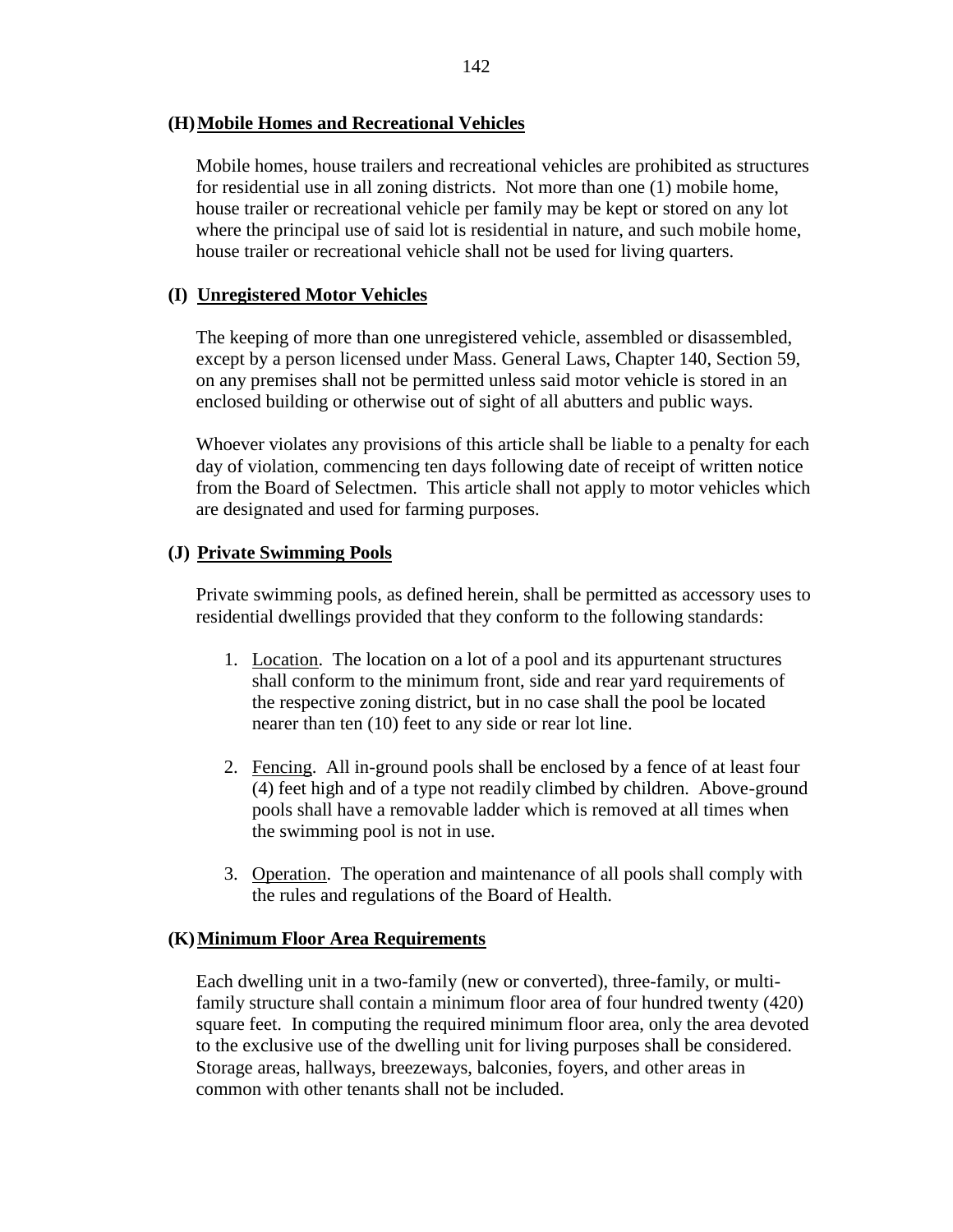#### **(L) Flood Plain Regulations**

*(Amended May, 2009 Annual Town Mtg. In paragraph 3)*

- 1. Purposes. These flood plain regulations are intended to provide standards for the use of those lands deemed subject to seasonal or periodic flooding, and are enacted for the following purposes:
	- a. To eliminate potential dangers to the health and safety of occupants of said lands, or of the public generally;
	- b. To prevent loss and damage to property, and relieve the burden from the public of costs resulting from the unwise use of said lands; and
	- c. To retain the natural storage capacity of the water-shed, and assure the continuation of the natural flow pattern of water courses within the Town, in order to avoid encroachment on the floodplain which would increase the extent and severity of flooding up- and downstream.
- 2. Flood Plain District. The Flood Plain District is herein established as an overlay district. The Flood Plain District includes all special flood hazard areas designated as Zone A, A1-30 on the South Hadley Flood Insurance Rate Maps (FIRM), and all areas within the limits of the 100 year flood boundary indicated on the Flood Boundary and Floodway map, said maps dated August 15, 1979 having been prepared by the U.S. Dept. of Housing and Urban Development (HUD) and having been placed on file with the Town Clerk, Planning Board and Building Commissioner. These maps as well as the accompanying South Hadley Flood Insurance Study are incorporated herein by reference.

The above-described Flood Plain District is hereinafter also referred to as the flood plain. The floodway is hereby defined to include: (1) the area shown as within the floodway on the above-referenced maps, and (2) the area within the flood plain which lies ten (10) feet or more below the elevation of the flood plain limits. The boundaries of the floodway shall be determined by the limits of the more extensive of the aforesaid areas.

Within Zone A, where the base flood elevation is not provided on the FIRM, the applicant for any building permit shall obtain any existing base flood elevation data and it shall be reviewed by the Building Commissioner for its reasonable utilization toward meeting the elevation or floodproofing requirements, as appropriate, of this Section and of the State Building Code.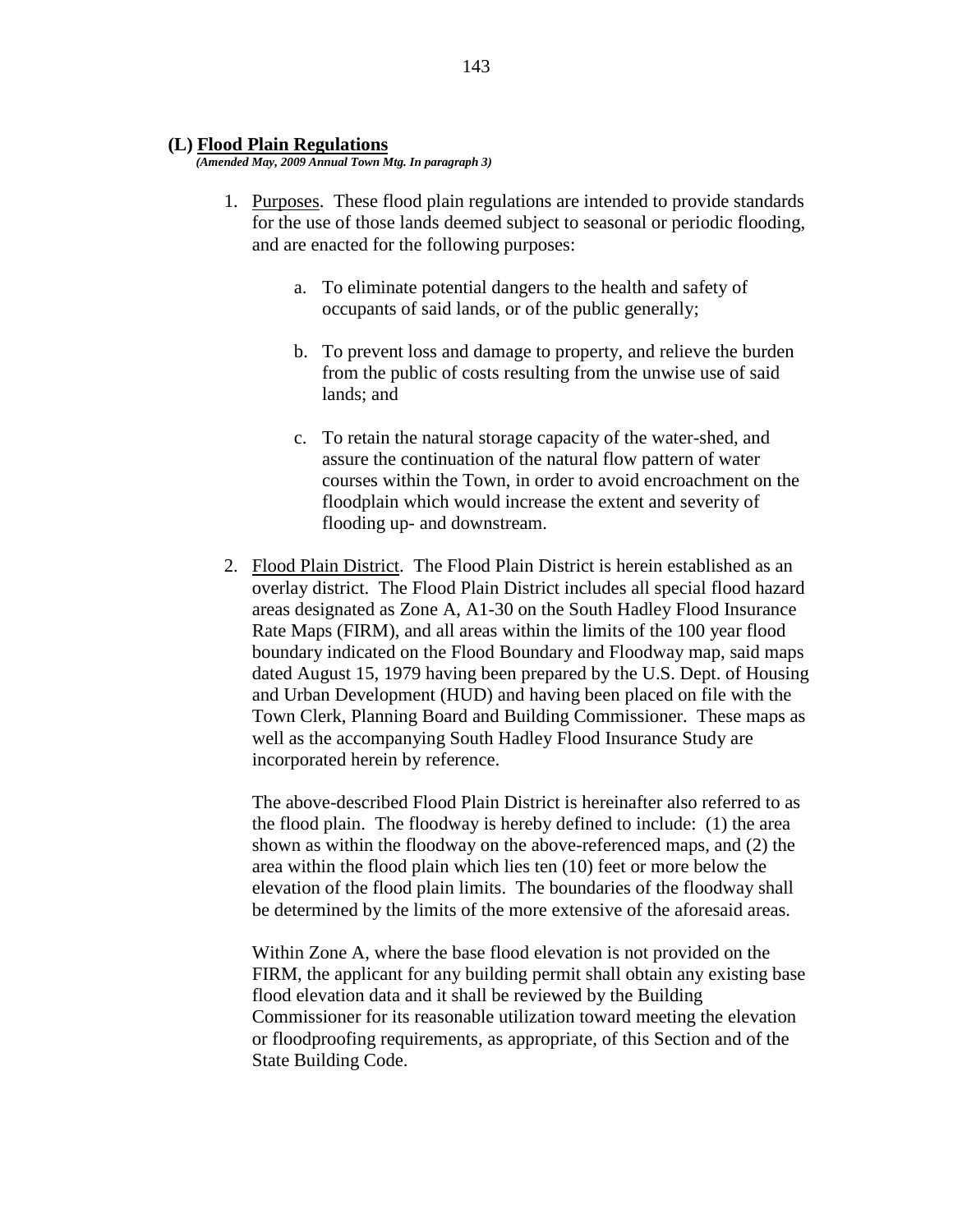3. Permitted Uses. Within the flood plain but outside of the floodway, all uses as permitted in the applicable zoning district are allowed, provided that the lowest floor, including basement or cellar, of any building or structure is constructed at an elevation above the elevation of the flood plain limits as defined in the above-referenced maps.

Within the floodway, only uses not involving a building, such as framing, forest management, nurseries, conservation areas, parks, playgrounds, boat landing ramps, public utility wires and pipe lines, and vehicular parking areas area permitted. Open storage of materials or equipment subject to flotation or washing away, such as lumber storage, is not a permitted use nor is the storage of inflammable liquids such as petroleum.

The addition or filling of soils, gravel, rocks, waste materials or other substances to raise the elevation or contours of land in the floodway is prohibited.

- 4. Exceptions. The Planning Board, acting as the special permit granting authority, may grant a special permit for the construction of nonresidential structures or buildings in the flood plain but not in the floodway, provided that the following conditions are satisfied:
	- a. The building or structure is a permitted use in the applicable zoning district; and
	- b. Such building or structure shall be designed and constructed to meet the structural design requirements for floodproofing as specified in Section 748.2 of the Massachusetts State Building Code, as amended, up to an elevation not less than two (2) feet above the elevation of the flood plain limits. Working plans and specifications bearing the seal of a registered architect or engineer shall be submitted to the Planning Board and the Building Commissioner to verify that the proposed construction will withstand flood conditions as set forth in said State Building Code.

The Planning Board may attach conditions to such special permit to protect the health and safety of the occupants of the premises, to prevent loss and damage to the property, and to insure that construction and improvements on the land will not result in flood channel impoundments creating hazardous conditions for those properties upstream from that of the applicant.

5. Floodway and Base Flood Elevation Data.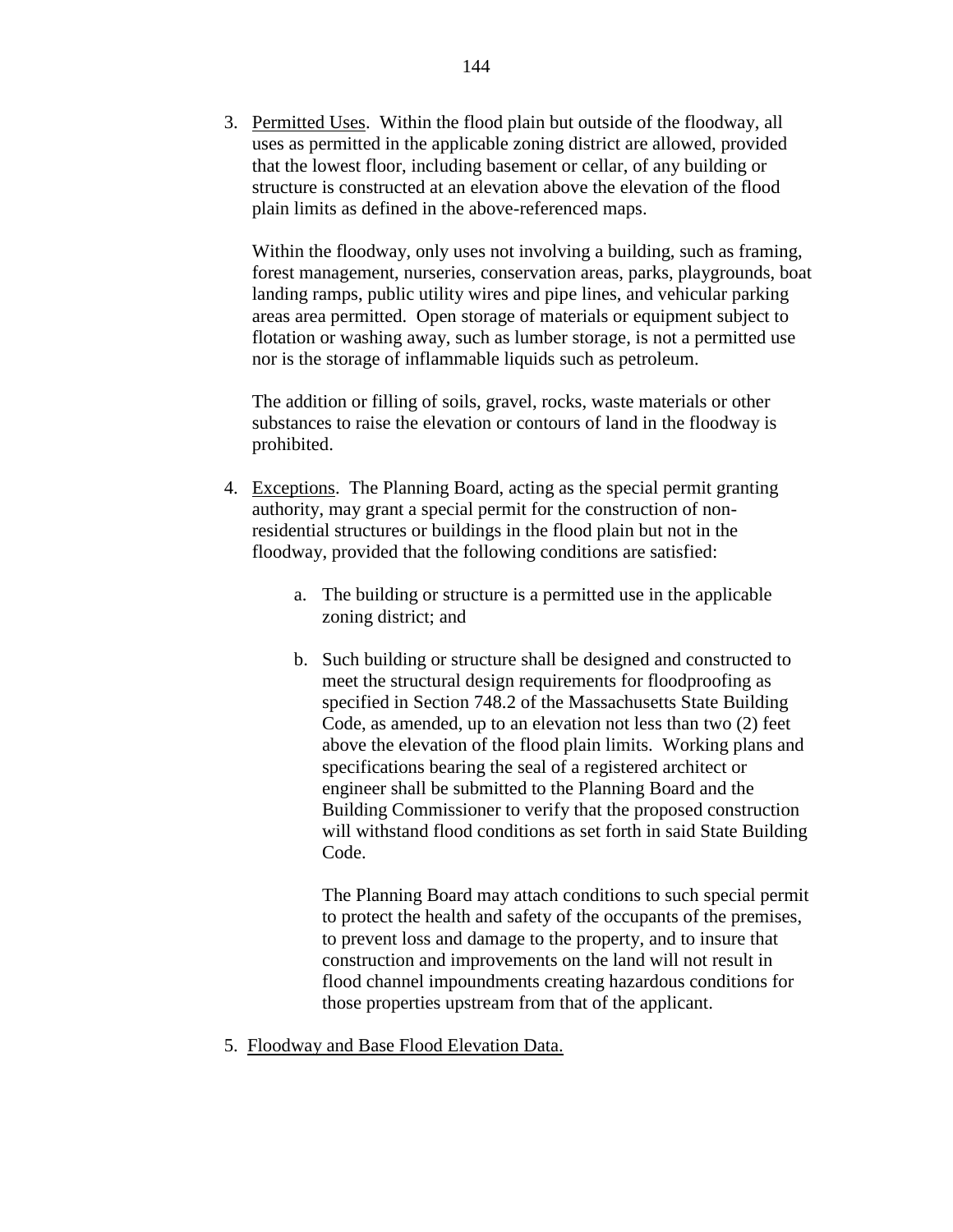- a. Floodway Data. In Zone A and Zones A1-30, along watercourses that have not had a regulatory floodway designated, the best available Federal, State, Local, or other floodway data shall be used to prohibit encroachments in floodways which would result in any increase in flood levels within the community during the occurrence of the base flood discharge.
- b. Base Flood Elevation Data. Within unnumbered A zones, applicants proposing developments (including but not limited to subdivisions) involving more than 50 lots or 5 acres (whichever is the lesser), must provide base flood elevation data.
- 6. Notification of Watercourse Alteration.

Any person intending to alter or relocate a watercourse in a riverine situation must notify the following:

- a. Adjacent towns and cities
- b. The National Flood Insurance Program State Coordinator with the Massachusetts Office of Water Resources
- c. The National Flood Insurance Program Specialist with the Federal Emergency Management Agency for Region I.
- 7. Compliance with Other Regulations. All development and use of land in the Flood Plain District, including structural and non-structural activities, whether permitted by right, Special Permit or Site Plan Review (noted as Y, SP, SPR respectively in Subsection 5(E) of the Zoning By-Law) must be in compliance with Chapter 131, Section 40 of the Massachusetts General Laws and with other state and local regulations including but not limited to, the following:
	- a. Applicable section(s) of the Massachusetts State Building Code which addresses floodplain and coastal high hazard areas;
	- b. Department of Environmental (DEP) regulations regarding:
		- Wetlands Protection
		- Inland Wetlands Protection
		- Subsurface Disposal of Sanitary Sewage

Variances granted by the Town of South Hadley under Chapter 40A, MGL or the Town's Zoning By-Law do not convey a grant of a variance from State Regulations. Accordingly, any variances from the provisions and requirements of the State Regulations referenced in paragraphs 7a or 7b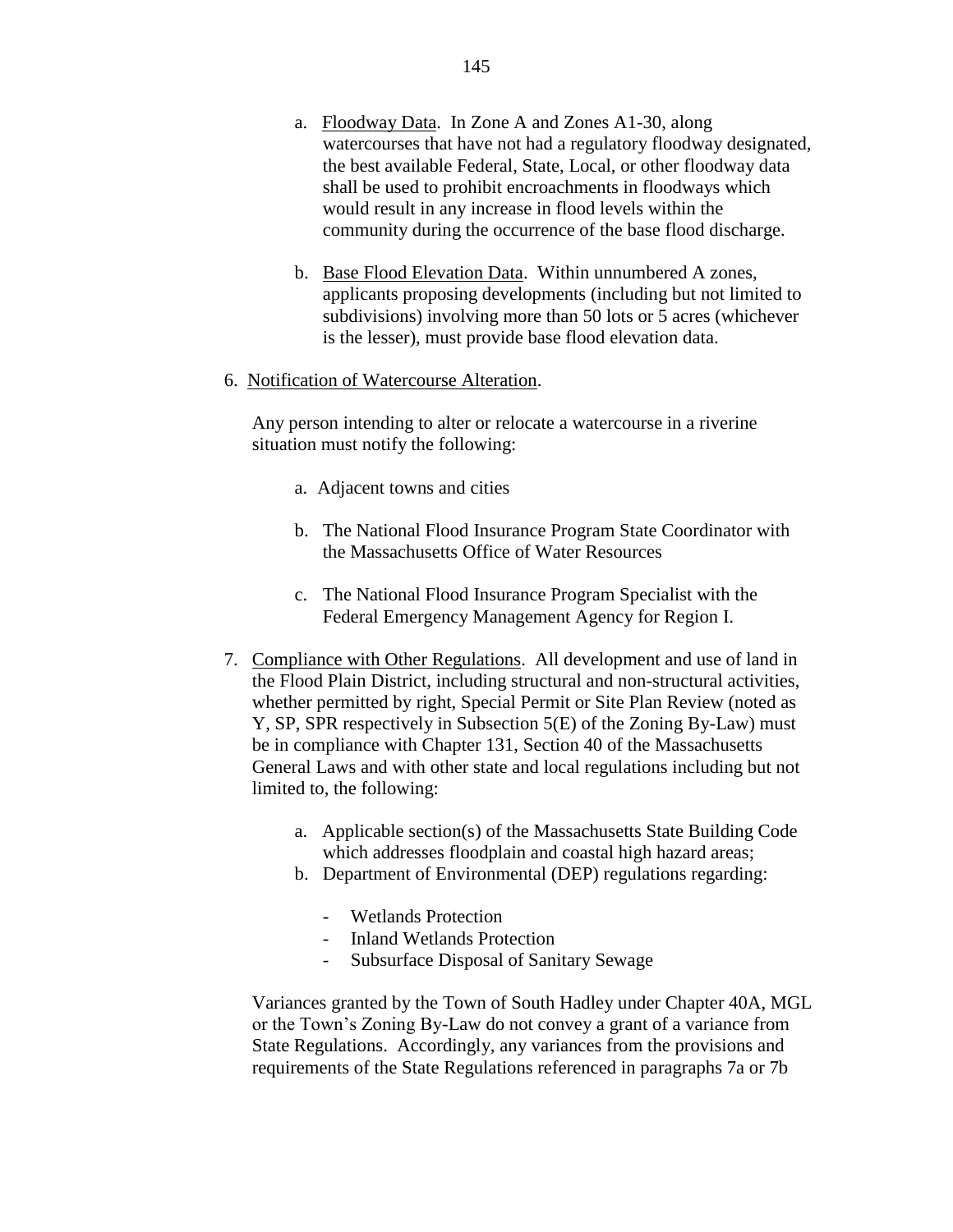above may only be granted in accordance with the required variance procedures of the applicable State regulations.

- 8. Supplemental Requirements and Restrictions.
	- a. In Zones A1-30, along watercourses that have a regulatory floodway designated on the South Hadley FIRM, encroachments are prohibited in the regulatory floodway which would result in any increase in flood levels within the community during the occurrence of the base flood discharge.
	- b. All Preliminary and Definitive Subdivision Plan and Site Plan proposals must be designed, and are to be reviewed, to assure that:
		- 1.) development and use proposals minimize flood damage; and
		- 2.) all public utilities and facilities are located and constructed to minimize or eliminate flood damage; and,
		- 3.) adequate drainage is provided to reduce exposures to flood hazards.

## **(M) Solar Access**

1. Purpose. In view of the existing shortage of conventional energy sources, it has been determined to be in the public interest to encourage the use of solar energy for heating and cooling of buildings and providing hot water for use in buildings or swimming pools. The use of solar collectors for this purpose requires adequate access to sunlight by each lot without obstruction by adjacent structures. It is the intent of this section to encourage the use of solar collectors by protecting access to sunlight in a manner consistent with the other purposes of this By-Law.

# 2. Definitions.

- a. Solar Collector: A device, or combination of devices, structure, or part of a device or structure that transforms direct solar energy into thermal, chemical or electrical energy and that contributes significantly to a structure's energy supply.
- b. Solar Energy: Radiant energy (direct, diffuse, and reflected) received from the sun.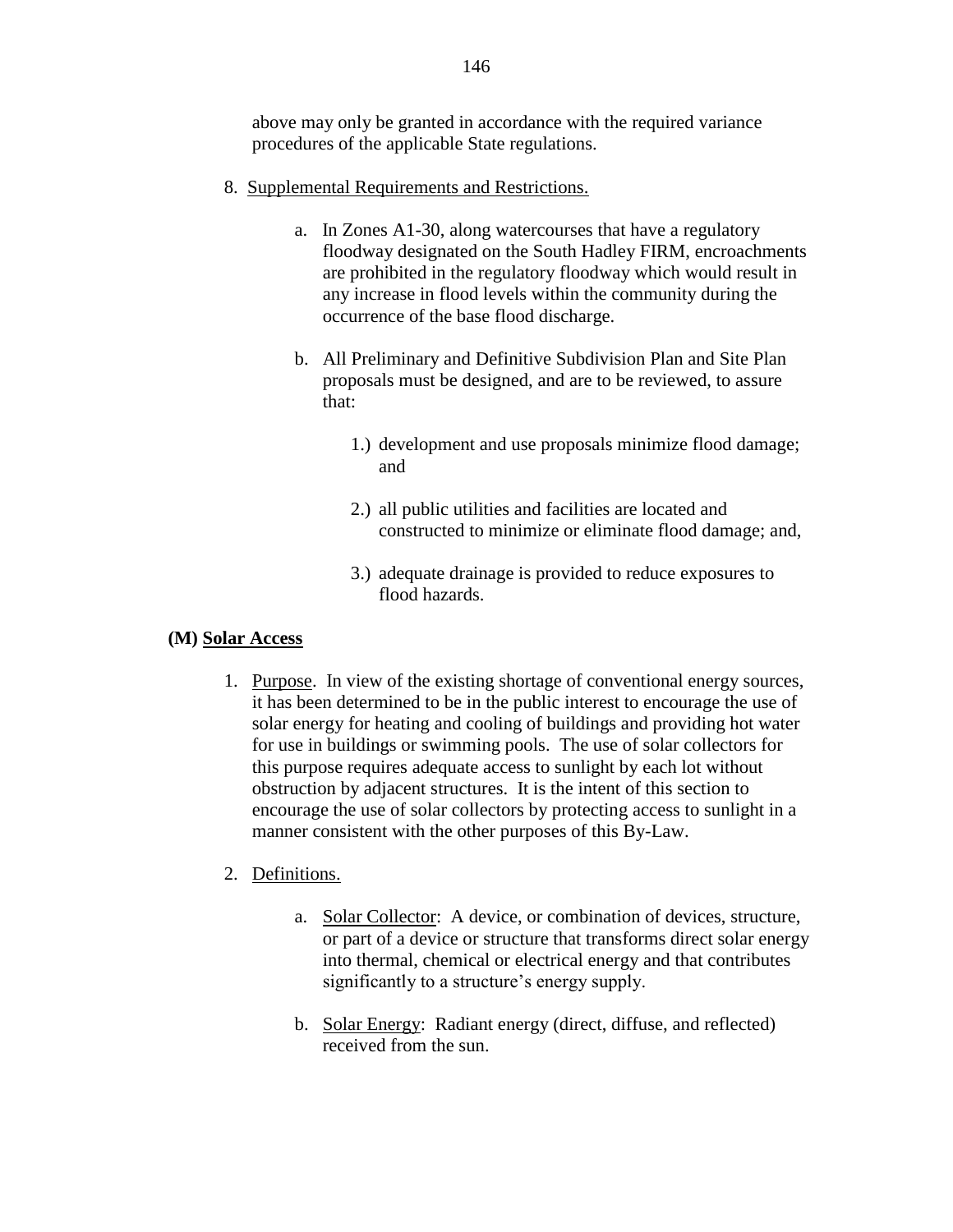- c. Solar Skyspace: The space between a solar energy collector and the sun which must be free of obstructions that shade the collector to an extent which precludes its cost-effective operation.
- 3. Permitted Use. The use of solar energy collectors for the purpose of providing energy for heating and/or cooling is a permitted use within all zoning districts, whether as a part of a structure or incidental to a structure or group of structures in the nearby vicinity. No guarantee is hereby given that the use of solar collectors is economically or technically feasible on all property within the Town.
- 4. Protection of Solar Collectors' Access To Light. Skyspace easements across contiguous or nearby lots, tracts, or land may be created to establish a window or exposure to the sun so as to protect an existing or intended solar collector's exposure to the sun from obstruction by buildings or trees.
	- a. Solar skyspace easements may be purchased, reserved, granted or otherwise obtained. Adverse possession cannot create such an estate.
	- b. A solar skyspace easement may, at the discretion of the easement owner, be recorded and filed with the Building Commissioner.
- 5. Variances. The inability of a property owner to site a structure within the confines of the prevailing lot dimensions for the purpose of obtaining unimpaired solar access may constitute a hardship under the provisions of Chapter 40A, Section 10 of the Massachusetts General Laws.

Variances may be granted by the Board of Appeals from dimensional restrictions such as height, setback, and lot density where such variances are necessary to permit unimpaired access to the sun during hours of 9:00 a.m. and 3:00 p.m. so long as such variances do not interfere with an existing solar collector to any degree or preclude the construction of a solar collector on northerly property within the reasonable vicinity and are not otherwise injurious to adjacent property.

#### **(N)Wind Energy Conversion Systems**

*(As Amended Dec. 6, 2004 Special Town Mtg.)*

- 1. Definition. A wind energy conversion system (WECS) is any device (such as a wind charger, wind turbine, or windmill) that converts windpower to another form of energy such as electricity or heat.
- 2. Special Permits. The construction of a wind energy conversion system in excess of the height permitted by right in any district shall require a